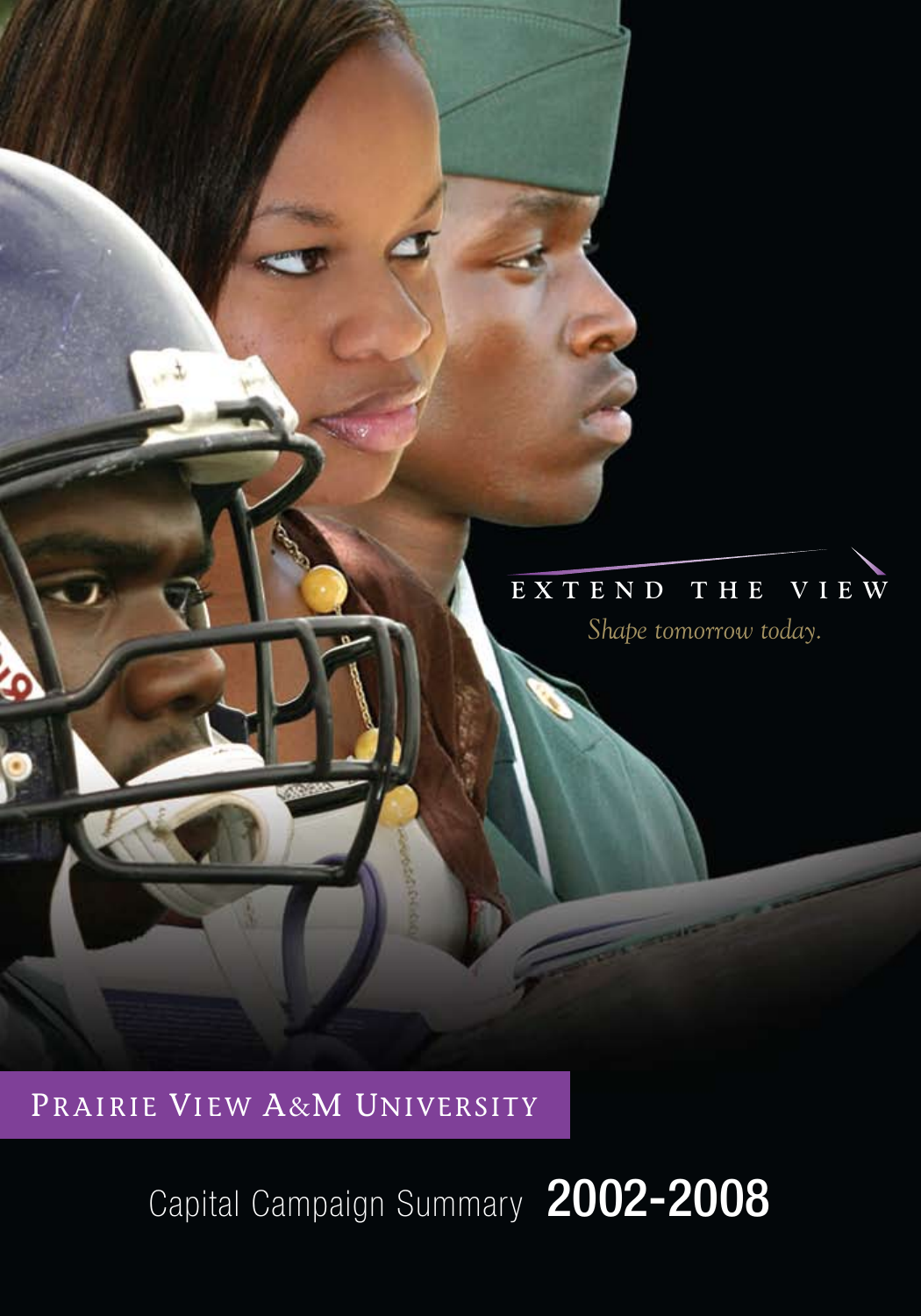## Cabinet Members

**Don K. Clark,** Co-Chair **Opal Johnson-Smith,** Co-Chair

#### **Neal Baines**

**Julius W. Becton, Jr. Louis A. Bedford, Jr. Harold Bonner Pauline D. Bonner Marvin D. Brailsford Frank Bruno Ernest B. Collins Isadore Davis Billy C. Heath Netra M. Heath Edward Jones Nathelyne Archie Kennedy Samuel Metters James C. Mitchell Fred V. Newhouse Roy G. Perry Thelma J. Pierre Michael J. Sowell Evelyn E. Thornton Phyllis Darden-Caldwell Tidwell Patricia Lonsbary, Consultant**

**Willie F. Trotty Nelson Bowman, III Hortense E. Kilpatrick Monica G. Williams**

Dr. E. Joahanne Thomas-Smith, provost and senior vice president for academic affairs, received President George C. Wright's second "President's View & Vision" award for her strong leadership, financial contribution, vision and service, which amounts to more than 30 years at PVAMU.



# **E X T E N D T H E V I E W**

# *Shape tomorrow today.*

### CAPITAL CAMPAIGN PRAIRIE VIEW A&M UNIVERSITY

In 2002, the University began its first-ever comprehensive capital campaign, a five-year, \$30 million campaign, EXTEND THE VIEW: Shape tomorrow today.

Throughout the six-year period, PVAMU's EXTEND THE VIEW campaign secured private contributions from state, regional and national communities to provide support for meritbased student scholarships; faculty chair endowments; research laboratories, equipment and technology; building renovations and historical preservation; student support services, athletic scholarship endowments and general university endowments.

The campaign was scheduled to end December 2007; however, in November 2007, the Capital Campaign Cabinet members voted to extend the closing date to the end of 2008. As the campaign drew to a close, more than \$32 million was received, surpassing the original goal by nine percent. Nearly two-thirds of the campaign contributions were designated for student initiatives and faculty enrichment. Funds that specifically support endowed scholarships and faculty endowed chairs are matched dollar-for-dollar with additional funds provided by the State of Texas.

## Campaign Total \$32,584,128

Other \$2,316,376

University Match \$8,110,634

Gifts by Donors **\$22,157,118** 



# Message from the President

It is with deep gratitude that we celebrate Prairie View A&M University's successful completion of its EXTEND THE VIEW: *Shape Tomorrow Today* capital campaign. We have raised \$32.6 million in cash, gifts and pledges in support of the institution's first-ever capital project. Because of your generous commitment to the University, we are able to celebrate the success of this effort and the everlasting benefits it brings.

In 2002, following an extensive feasibility study involving alumni, friends, community leaders and university administrators, the decision was made to launch this major fundraising endeavor. During this pivotal time in the University's history supporters hoped that a campaign of this magnitude would help publicize and promote the accomplishments during the institution's legacy. By garnering support from key constituents and former students, PVAMU could leverage its needs as the competition for limited educational dollars from local and state governments intensified.

Additionally, PVAMU's participation in the Texas Office of Civil Rights settlement, resulted in the Texas Commitment funding which offered dollar-for-dollar matching for all monies received and earmarked for endowed scholarships and endowed faculty chairs.

Indeed, it is the generosity of alumni, friends, faculty and staff, students, corporations, foundations and other supporters that made an impact and helped us achieve our goal and ensure that we continue our mission of excellence in teaching, research and service.

This EXTEND THE VIEW summary highlights some of the events, activities and many accomplishments of the campaign. I hope you enjoyed the journey as much as we did and encourage you to learn more about PVAMU by visiting our campus facilities and our website at www.pvamu.edu

**1**

Thank you again for your support,

George C. Wright

George C. Wright

PVAMU President George C. Wright (left) and Dean Kendall T. Harris (right) present the 2009 President's View & Vision Award to Margaret Ann Fogarty (center), who accepted the award posthumously for the late Thomas N. Fogarty, a former professor in the PVAMU Roy G. Perry College of Engineering. In 2008, the Dr. Thomas and Margaret Fogarty Endowment was established to award scholarships to engineering students.







(Top) During the 2007 Gala, alumnus Kevin Hoffman '89 presented the University with \$25,000 to establish the Barbara J. Hoffman Memorial Endowment. (Middle) PVAMU counts on the generous contributions of alumni. Specially designated contributions from the alumni class celebrating its fifty-year anniversary, like the Golden Class of 1958, (pictured) are presented during the Homecoming game. (Bottom) Corporations like Shell Oil help Prairie View A&M University fulfill its commitment to provide top quality, affordable education to students.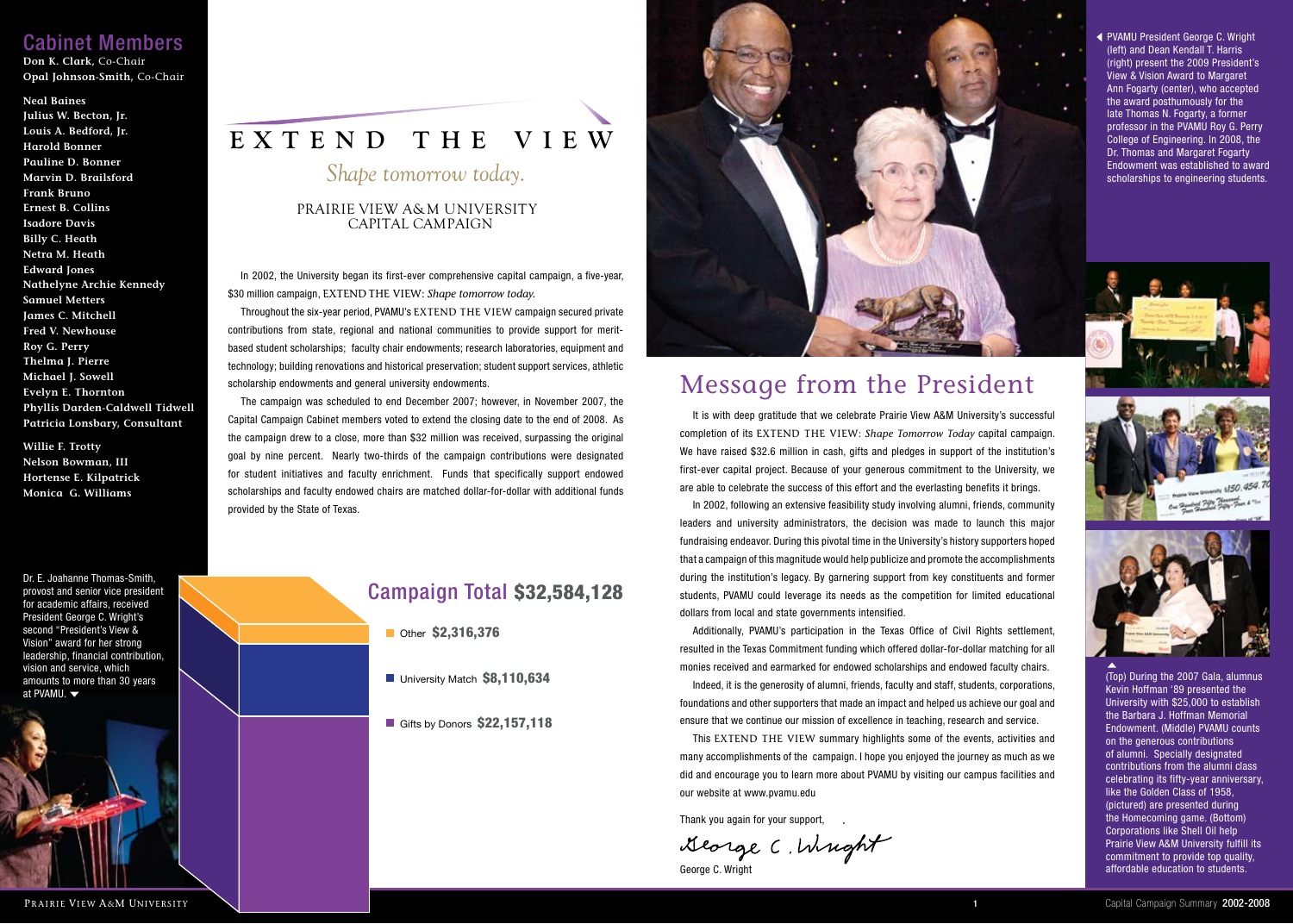

Nathelyne Archie Kennedy Building 2006



Elmer E. O'Banion Science Building



Willie Albert Tempton, Sr. Memorial Student Center



entrepreneurship. Don K. Clark Building 2009

In early 2009, PVAMU hosted a name dedication ceremony for the Don K. Clark Building. The building houses the College of Juvenile Justice and Psychology and the Texas Juvenile Crime Prevention Center. Clark's '67 name and his thirty-five years of service in law enforcement, security and counterterrorism will now inspire future generations of students pursuing careers in law enforcement, juvenile research and psychology.

# Ribbon Cutting

2006 The University highlighted one of its most distinguished engineering graduates with the official naming ceremony of the School of Architecture's Nathelyne Archie Kennedy Building. Kennedy '59 was the University's first female engineering graduate and the first black female in Texas to be licensed as a professional engineer (P.E.).

2006 The Texas A&M University System Board of Regents authorized the naming of the Opal Johnson Smith Auditorium in the Prairie View A&M University Memorial Student Center. PVAMU alumna and retired Dallas Independent School District administrator, Opal Johnson Smith '54, served 35 years in the Texas public education system after earning a bachelor's degree in mathematics in 1954.

2006 Prairie View A&M University dedicated the Julius W. Becton, Jr. Auditorium in the Alvin I. Thomas Administration Building for alumnus and former PVAMU president Lt. Gen. (Ret.) Julius W. Becton, Jr. '60. General Becton served as the fifth president of the University from 1989-1994.

2007 During the 33rd Prairie View A&M University National Alumni Association convention, PVAMU officials hosted a naming dedication ceremony for the Willie Albert Tempton Sr. Memorial Student Center in honor of alumnus and former interim University president, Col. (Ret.) Willie Albert Tempton, Sr. '61.

2007 During its 2007 Homecoming celebration, Prairie View A&M University dedicated the Elmer E. O'Banion Science Building. Dr. O'Banion served as chairman of the department of natural sciences at Prairie View A&M University for more than 25 years.

2007 The academic division known as the College of Education was named the Whitlowe Radcliffe Green College of Education. Green, who retired from the Houston Independent School District, graduated from the Prairie View A&M College of Texas in 1936. Upon his death, he left \$2.1 million to PVAMU to establish merit-based scholarships in human sciences, social behavioral and political sciences, business and nursing. This is the largest estate gift in the University's history.

2007 During PVAMU's 2007 Homecoming celebration, the University hosted a name dedication ceremony for the Samuel Metters Auditorium located in the Nathelyne Archie Kennedy Building. PVAMU alumnus Dr. Metters '57, is chairman and CEO of Metters Industries, Inc. and founder and former president of the Prairie View A&M University National Alumni Association.

2008 The University hosted a name dedication ceremony for the Leroy G. Moore, Jr. Intramural Gymnasium on the floor of the gymnasium. Dr. Leroy G. Moore, Jr. served as Prairie View's head basketball coach from 1956 through 1969 winning several championships.

2008 Prairie View A&M University hosted a naming ceremony for the Marvin D. and June Samuel Brailsford College of Arts and Sciences. The Brailsfords are both PVAMU alums who have been pioneers in their efforts to garner major support and funding for the University.

2009 PVAMU hosted a naming ceremony for the Roy G. Perry College of Engineering. Alumnus Roy G. Perry '78 was honored for his achievements in engineering, technology, philanthropy and



# Alumni and Alumni Organizations

Throughout the campaign period all constituent groups supported the specialized fundraising effort with donations, however, Prairie View A&M University alumni sent a strong message by giving more than \$6.7 million. These contributions led all private source gifts and exceed the original goal by \$2 million. It is clear that former students hold this institution near to their hearts. Alumni throughout the years have said, "Where would I be without PVAMU?," and now they have proven it.



**2 3**

President Dr. George C. Wright presents Pastor Ralph Douglas West of The Church Without Walls with the 2007 President's View & Vision award in recognition of his unyielding support and contributions to PVAMU.

The decision to begin the capital campaign with the Faculty and Staff Gift phase was purely by design; these individuals represent the mainstay of the University. Faculty members and staff persons possess the most intimate knowledge of the institution and interact with the University's constituents – students and alumni. Their contributions varied and include donations to endowed scholarships, the University's general fund, athletics, faculty chairs and students services.

**Total Giving \$672,300** Average Gift \$340 Participating PVAMU Employees 32%



The contributions of Joseph D. Harrison, storekeeper II, and Dr. Clarissa G. Booker '68, professor, helped PVAMU reach the capital campaign goal.

The 2008 Gala celebrated the 90 year anniversary of the University's College of Nursing. PVAMU President Emeritus Alvin I. Thomas, Ph.D. and Texas Medical Center President Richard Wainerdi, Ph.D., served as honorary co-chairs. Past president of the National Association of Black Nurses, Bettye Davis-Lewis '59, was the honorary host.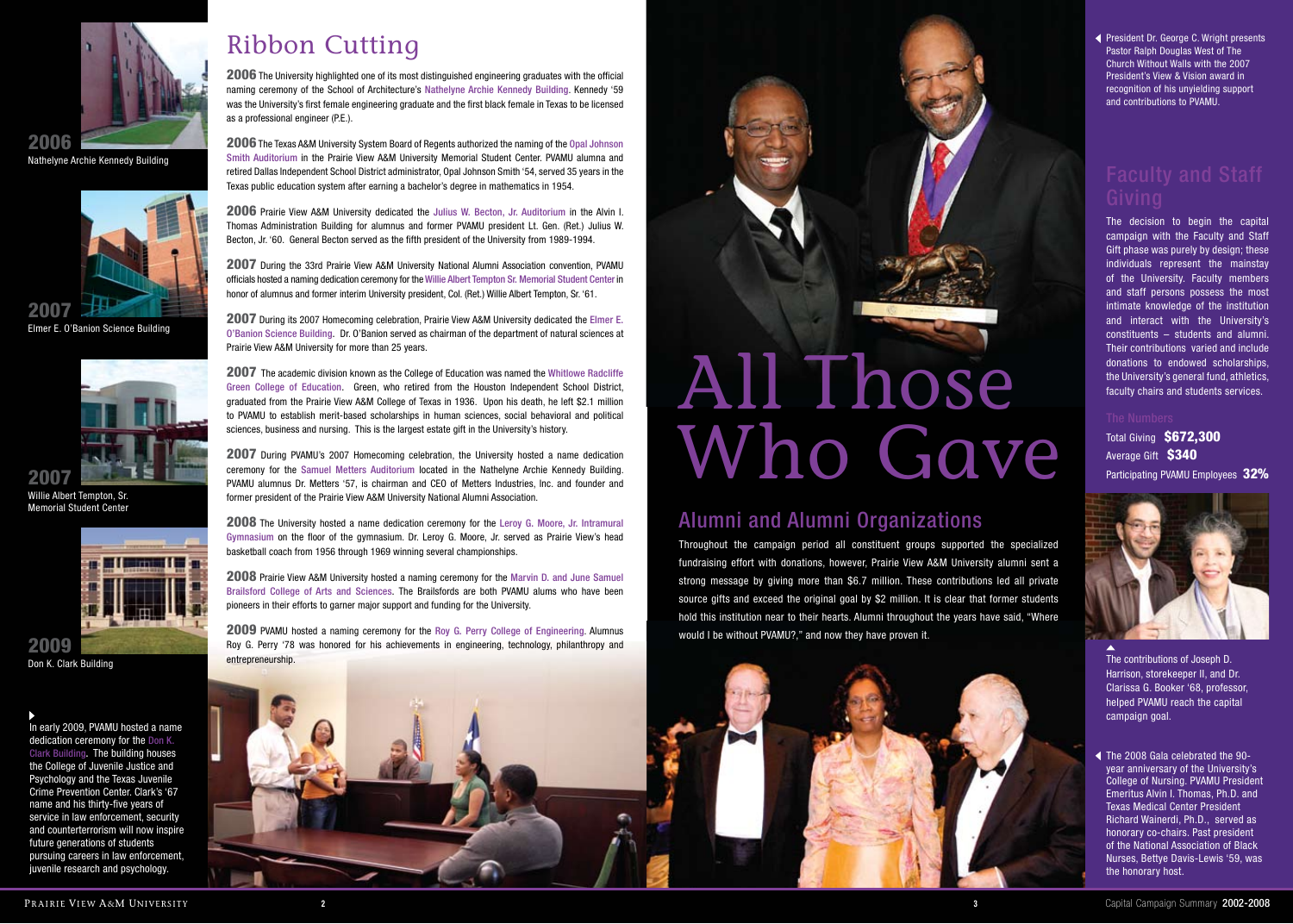|                                                |                                                     |                                                       | Erma J. Carroll                                | Jim Conatser                                         | Marquerite Mason Dedmon                                    | Kia C. Farlough                                                    | T. G. Gillespie                                   | <b>Chester &amp; Tammy Hancock</b>                               | <b>Willie Hobbs</b>                                  | <b>Eddie Jenkins</b>                            | Thomas Kennedv                                                 |
|------------------------------------------------|-----------------------------------------------------|-------------------------------------------------------|------------------------------------------------|------------------------------------------------------|------------------------------------------------------------|--------------------------------------------------------------------|---------------------------------------------------|------------------------------------------------------------------|------------------------------------------------------|-------------------------------------------------|----------------------------------------------------------------|
|                                                | <b>All Those Who Gave</b>                           |                                                       | Matthew R. Carroll                             | Horrace R. Conley                                    | J. Gordon Dees                                             | James D. Fears                                                     | Ronald D. Gilliam                                 | Carl Hanks                                                       | Clifton & Hattie Hodge                               | Leon Jenkins                                    | Tracey Kennedy                                                 |
| Anthony J. Adam                                | David & Janie Baszile                               | Thomas E. Brewer                                      | Tessye T. Carroll<br>Laura Carson              | Nathalla James Connor<br><b>Mike Conway</b>          | Diane Deese<br>Maria E. Delgado                            | Joel V. Fears<br><b>Bettie Booker Feiga</b>                        | Clifton & Hazel Gilliard<br>Arthur & Alice Gillum | Judith E. Hansen<br>Jacqueline Hardee                            | Horace D. Hodge<br>Mike Hodge                        | Anderson & Stephanie<br>Jenkins                 | Yolanda Kesee<br><b>Nathaniel Keys</b>                         |
| Ada Adams                                      | <b>Mildred Baszile</b>                              | <b>Shirley Brewster</b>                               | Corean J. Carter                               | <b>Bridget Cook</b>                                  | <b>Ethel Delley</b>                                        | Mary Beth Fogarty Felty                                            | <b>Marcelle Simpson Gipson</b>                    | Thomas Glenn & Frances                                           | Gladys S. & Booker T.                                | Steven Jenkins                                  | M. Moosa Khan                                                  |
| Willie & Betty N. Adams                        | Marvin & Erma Bateman                               | Sallye Jean Britton                                   | <b>Evelyn Carter</b>                           | Joyce Cook                                           | Delta Sigma Theta Fall '95                                 | <b>Brook Ferguson</b>                                              | <b>Doris Givens</b>                               | Hardeway                                                         | Hogan, Sr.                                           | Barbara McBride Johnson                         | Balwant & Swdesh Khurana                                       |
| Effie R. Adams                                 | <b>Mary Bates</b>                                   | Tamara Brooks                                         | Gwendolyn B. Carter                            | Michael J. Cooks                                     | Benaye B. Demby                                            | Ferias & Nobie Ferguson                                            | Sandra D. Glaze                                   | <b>Mildred Harkless</b>                                          | Joseph Hoque                                         | Bernard C. Johnson                              | Kabamba Kiboko                                                 |
| Ora Mae Adams<br>Willie L. Adams               | <b>Clarence Batie</b><br>Zelma Batie                | Allen Broussard<br>Barbara A. Brown                   | <b>Lozell Carter</b><br><b>Purvis Carter</b>   | Tamika Cooks<br><b>Harlan Cooper</b>                 | Cheri Orr Denmon<br>Jerome Dennings                        | J. L. Ferrell, Jr.<br><b>Chaneen Fidelia</b>                       | Betty J. Glazier<br>Clement E. Glenn              | Napoleon Harlan<br>Angela W. Harper                              | Elisa Holland<br>Ezell & Lorene Holley               | <b>Betty Johnson</b><br>Bunyan W. Johnson       | Hortense E. Kilpatrick<br><b>Elliott Kimbrough</b>             |
| <b>Greg Adbaale</b>                            | Andrea D. Battley                                   | <b>Betty Brown</b>                                    | <b>Robbie Carter</b>                           | <b>Marshandra Cooper</b>                             | Deborah M. Dennis                                          | <b>Andrew Fields</b>                                               | <b>Melvin Glenn</b>                               | Samuel Harrell                                                   | Jowanza Holley                                       | Caesar Johnsor                                  | Paris Kincade                                                  |
| Ladeitra Adkins                                | Carl A. Batts                                       | Cynthia M. Brown                                      | <b>Robert Lynn Carter</b>                      | Paulette T. & John T.                                | Herman DeVaughn, Jr.                                       | Dwight W. Fields                                                   | Donna K. Glover                                   | <b>Barbara Harris</b>                                            | Juanita Holliman                                     | D. J. Johnson                                   | Gayle M. King                                                  |
| <b>Bettie Greenleaf Agnew</b>                  | Mary Gray Marshall Batts<br>George Baugh            | Dale Brown, Jr.<br>Deryl Brown                        | Jane E. Cartwright                             | Cooper, Sr.                                          | <b>Fred Devereaux</b>                                      | Liane Z. Figur                                                     | Sandra Glover                                     | C.A. Harris                                                      | Bobby J. Holloway                                    | Deborah Johnson                                 | Gloria J. King                                                 |
| Brij Agrawal<br>Sushila & Durga D. Agrawa      | Eric C. Beam                                        | George E. Brown                                       | Reby Cary<br>Frank Cash                        | Sandra R. Roberts<br>Canary & Barry B.               | Verna L. Dewees<br>Harvey G. Dickerson                     | Eunice T. Finney<br>Alex N. Fisher                                 | <b>Desmond Goins</b><br>Lorenza Gooch             | Dion D. Harris<br><b>Frankie Harris</b>                          | Gelald & Evelyn Holloway<br>Kevin Holloway           | Dorothy Johnson<br><b>Edward Leroy Johnson</b>  | Julius & La-Wanda King<br>Robert D. King                       |
| Darlene Aikens                                 | <b>Rhuzell Johnson Beamon</b>                       | Herman Brown                                          | Maxine L. Turner Cash                          | Copeland                                             | Bennie M. Dillard                                          | Alice R. Fisher                                                    | Mary E. Gooch                                     | Kendall T. Harris                                                | Reginald L. Holloway                                 | Elijah Johnson                                  | Royle & Mary King                                              |
| Louis Aikens                                   | Joan C. Beckham                                     | Javance L. Brown                                      | <b>Celia Hines Castile</b>                     | <b>Cynthia Cormier</b>                               | <b>Frankie Dillard</b>                                     | <b>Charles &amp; Shirley Fisher</b>                                | Alice Yvonne Good                                 | Linnie Harris Muse                                               | Lear Holloway-Alford                                 | Elsie Johnson                                   | Vera C. Rugeley-King                                           |
| Cajetan Akujuobi<br><b>Robin Alaniz</b>        | Julius & Louise Becton<br>Louise T. Becton          | Joe Lee Brown<br>Jonel L. Brown                       | Denise Castillo-Rhodes<br>H. Clayton Catchings | Dorothy J. Cormier<br>James R. Corry                 | <b>Grady Dillard</b><br><b>Jerry Dillingham</b>            | Sylvia Fitch                                                       | Donna Goodall<br>Eddie Lee Goodbeer               | Mary Catherine Harris<br>Minnie J. Harris                        | Teonia & Yvonne<br>Cunningham                        | Evelyn A. Johnson                               | Kelvin K. Kirby<br>David A. Kirkpatrick                        |
| Brenda Aldridge                                | Louis A. Bedford, Jr.                               | Lenice D. Brown                                       | James Cavalier                                 | John M. Coruthers                                    | Mary L. Dismuke                                            | Dorothy Fitzgerald<br>Norma J. Flakes                              | Grace Goodie                                      | <b>Theresa Harris</b>                                            | Linda Holman                                         | Gary A. Johnson<br>Gloria D. Johnson            | Loraine Kirkpatrick                                            |
| Cleotha Williams - Aldridge                    | Stephen & Alethea Bell                              | Lois F. & Marshall V.                                 | Jafus Cavil                                    | George Coss                                          | Barbara G. Dixon                                           | <b>Leroy Flowers</b>                                               | Jennifer Goodman                                  | Vera S. Dial Harris                                              | <b>Clarice Holt</b>                                  | Gwendolyn B. Johnson                            | James Kirkwood                                                 |
| <b>Frederick Alexander</b>                     | Ulysses & Charles Etta Bell                         | Brown, Jr.                                            | J. Kenyatta Cavil                              | Dale Cotton                                          | Gladys D. Dixon                                            | <b>Wilbert Flowers</b>                                             | Irvine C. and Clara Gordon                        | Elmer L. Harrison                                                | O.M. Holt & Family                                   | Hamner D. Johnson                               | <b>Robert Kirschten</b>                                        |
| Glenn Alexander<br>Gracie B. Alexander         | <b>Mozell Bell</b><br>U.S. Bell                     | Oma J. Rodgers-Nunn<br>Brown                          | <b>M Pearl Cavitt</b><br>Sylvia Cedillo        | X.L. Cotton, Sr.<br>Barbara H. Coursey               | <b>Charles Dockery</b><br>Franklin Lee Donahoe, Sr.        | Willie Dean Floyd<br>Robert L. Flye                                | Kimberly L. Gordon<br>Mildred L. Gordon           | James B. Harrison<br>Joseph Decker Harrison, II                  | Raymond L. Holt<br>Gloria P. Hood                    | James Johnson<br>James E. & Katie F. Johnson    | Doris Kirven<br><b>Reginald Kirven</b>                         |
| Roosevelt & Gracie                             | Ulysses R. Bell                                     | Veda Brown                                            | Lloyd H. Chandler                              | Christine C. Couto                                   | Gene Donahue                                               | Margaret A. Fogarty                                                | Isaac C. Gouldsby                                 | Leona Harrison                                                   | Geraldine Davidson Hooker                            | James E. Johnson                                | <b>Thomas Kleven</b>                                           |
| Alexander                                      | Willie J. Bell                                      | Patricia Brown-Dever                                  | Barbara L. Chaney                              | <b>Arthur Cox</b>                                    | Renee Dorn                                                 | <b>Claude Fomby</b>                                                | Donald E. Grace                                   | Meatra D. Harrison                                               | James Hooten                                         | Jimmy Johnson                                   | Noah E. Kline                                                  |
| Warsame H. Ali<br>Alma A. Allen                | Ada L. Bennett<br>Willie E. Benton                  | Eldora Abercrombie<br>Browne                          | Ing Chang                                      | Huberta Cozart<br>Frankie Pat Craddok                | <b>Bettye Dorsey</b>                                       | Gene Fondren                                                       | Lillie J. Grace<br>Shirley Y. Graham              | Norma Harrison                                                   | Kenneth W. Hopper                                    | Jo Louise Johnson                               | Samuel & Gail Knight                                           |
| Ardelia Faye Allen                             | Lillian F. Benard                                   | <b>Shirley Brown Elder</b>                            | George Chapman<br>William H. Chapman           | Moritz V. Craven                                     | Jewel Joe Dorsey<br><b>Calvin Doucet</b>                   | Shirley M. Foreman<br>Roberta Forsch                               | LaDonna M. Graham-Cotton                          | Sonja Harrison<br>Jay Clayton Hartman                            | Sarah Horton<br><b>William Hoskins</b>               | Katie Johnson<br>Keshia L. Johnson              | Monica Knighton<br>Jeff Koch                                   |
| Crystal J. Allen                               | Glenn Berry                                         | Stephanie Brown-Elder                                 | Alonzo Chappell                                | <b>Charles E. Crockett</b>                           | Charles E. Douglas                                         | <b>Cedrick Foster</b>                                              | Phil & Wendy Gramm                                | John Harty, III                                                  | Darline J. Houston                                   | Laguasha M. Johnson                             | Alphonso Kolliesuah                                            |
| David Allen, Jr.                               | <b>Murdine Berry</b>                                | Toma C. Brown-Fowler                                  | <b>Sherman Charles</b>                         | Deborah Crockett                                     | James M Douglas                                            | <b>Laurette Foster</b>                                             | Shawn Granger                                     | Shirley M. Harvey                                                | Samuel D. Houston                                    | Latrell Johnson                                 | Raghava Kommalapati                                            |
| Dudley J. Allen<br>Harold L. Allen             | <b>Reginald Berry</b><br>Ernesto & Shirley Best     | <b>Bessie Marie Browning</b><br>Frank Bruno           | Dewayne Charleston                             | Walter O. Crook                                      | DeNeka Dove                                                | <b>Christopher Fowler</b>                                          | Gloria D. Grant                                   | Sheila Harvin                                                    | Ida Howard                                           | Lawrence F. Johnson                             | Anthony Koppel                                                 |
| Janis C. Allen                                 | Raj Bhalla                                          | <b>Nancy Bruton</b>                                   | Thelma K. Charleston<br><b>Edie Charlot</b>    | Erma Crosby<br>Willie J. Crosby                      | Jewel Mitchell Downing<br>Eustace Duffus                   | Elaine & George F. Francis, III Relinda Grant<br>Luther V. Francis | <b>William Graves</b>                             | Richard E. Hassell<br>Bettye J. Hatchett                         | <b>Marquerite Howard</b><br>Marvin & Caroline Howard | Marc Johnson<br>Mildred E. Johnson              | William & Mary Alice<br>Kritsonis                              |
| Lillie B. Allen                                | Vinod & Vijay Bhuchar                               | Leslie B. Bryan                                       | Diljit K. Chatha                               | David A. Cross                                       | L. Irene Duke                                              | <b>Clarence &amp; Betty Francois</b>                               | Brucy C. & Ethel P. Gray                          | Cornell G. Hatchett                                              | Tian-Sen Huang                                       | Patsy Johnson                                   | Tata F. Kromah                                                 |
| <b>Shirley Allen</b>                           | <b>Billie Evans Blackshire</b>                      | Marion B. Bryant                                      | James A. Cheatham                              | <b>Texanna Crutchfield</b>                           | Deborah J. Dungey                                          | Carolyn M. Frank                                                   | Cassandra D. Gray                                 | Timothy Hatchett, Jr.                                            | Monte L. Hubbard                                     | Paul D. Johnsor                                 | A. Kumar                                                       |
| Volena Allen                                   | JoAnn Blake                                         | Milton R. Byrant                                      | Jianyue Chen                                   | Rae Cuerington-Selman                                | Lorne Dunham                                               | Pearly M Franklin                                                  | Lois Jordan Gray                                  | Dorisula W. & Howard                                             | Stephen & Dorothy Hubbard                            | Paul Michael Johnson                            | Abburi A. Kumar                                                |
| Mary L Allinience<br>Carmenia Anderson         | Haj Leisha Blake-Roundtree<br>Jack & Ginger Blanton | Helen Wooten-Bryant<br>Lonnie R. Bunkley              | <b>Elijah Childers</b><br>Andrewetta Childress | Raul Cuero<br>Clayton G. Culver                      | Azalia Durall<br><b>Edie Durham</b>                        | <b>Ruth Kennedy Franklin</b><br><b>Richard Frankoff</b>            | Peggy Gray<br>Wilmer O. Gray                      | Hawkins<br>Dorothy Hawkins                                       | Marchusa Armstrong Huff<br>Joan Hughes               | Robbie A. Johnson<br>Tonie F. Johnson           | Elizabeth Kupferer<br>Lataurus S. Kyle                         |
| <b>Cecile Anderson</b>                         | <b>Charlotte Blasingim</b>                          | Jo Ann Burbridge                                      | <b>Hubert Childress</b>                        | Jane S. Curlee                                       | Linda E. Durham                                            | <b>Frances Frazier</b>                                             | Emrie Frazier Green                               | <b>Frank Hawkins</b>                                             | Julia Hughes                                         | Vernon Johnson                                  | Rosemary V. Kynard                                             |
| Clarissa Anderson                              | Harriette Howard-Lee Block                          | Trena C. Burgar                                       | Dorothy Chimney                                | Debra D. Curry                                       | Julie A. Duty                                              | Freddie L. Frazier                                                 | Gene Green                                        | Mary S. Hawkins                                                  | Sheleah D. Hughes                                    | William B. Johnson                              | George D. LaBlanche, III                                       |
| Doris Singleton Anderson                       | <b>Howard Lee Block</b>                             | Terry J. Burke                                        | Sharon A. Chinn                                | <b>Travis Curry</b>                                  | Ramesh C. Dwivedi                                          | Austin & Barbara                                                   | Lakeshur Green                                    | Sybil C. Hawkins                                                 | <b>Simon Hughes</b>                                  | <b>Casey Jones</b>                              | Margie J. Landson                                              |
| Ella Anderson<br>Jay D. Anderson               | Gilbert L. Blount<br><b>Andrew Bluiett</b>          | <b>Maxine Burkley</b><br><b>Ruby Darlyne Burleson</b> | Suresh Chopra<br><b>Catherine Christian</b>    | Willie B. Modester-Curry<br><b>Ethel Bell Curtis</b> | John Dyck                                                  | Frederick, Sr.<br>Len Freedman                                     | LaWanda Green<br>Linda D. Green                   | Florence Jones Hayes<br>Richard D. & Easter M. Hayes Ziaul Hugue | W. C. Hunter                                         | Christopher S. Jones<br>Debbie Ann Jones        | Paula D. Lane<br>Melvin & Creola Frazier                       |
| Louis Anderson                                 | Calvin C. & Gerraldine                              | <b>Yolanda Burnett</b>                                | Joyce Mae Christopher                          | <b>Henry Cyrus</b>                                   | Oree Dyes<br>Michelle B Eaglin                             | Bee Jay Freemar                                                    | <b>Shirley Vining Green</b>                       | Robert L. Hayes                                                  | <b>Sherlene Husfeld</b>                              | Devin B. Jones                                  | Langley                                                        |
| <b>Ottis Anderson</b>                          | Bluiett                                             | Ulysses & Betty Burney                                | Bin-Lien Chuang                                | Alton F. Dacus                                       | James E. Ealy                                              | Elrie A. Freeman                                                   | Urissia Green                                     | <b>Ruth Washington Hayes</b>                                     | Elbert C. Hutchins                                   | Edward C. Jones                                 | <b>Charles LaStrapes</b>                                       |
| Verdie M. Anderson                             | Paul E. Boardingham                                 | Kofi Burney                                           | Orion Ciftia                                   | William H. Dailey                                    | <b>Phyllis Earles</b>                                      | Ruth L. Freeman                                                    | <b>Stonell Bertrand Greene</b>                    | Vera Hayes                                                       | <b>Shirley Hutchins</b>                              | Glenda Jones                                    | Effie A. Lathan                                                |
| Welda Anderson<br><b>Brenda Andrews</b>        | Susan L. Boggess<br>Pauline D. Bonner &             | Irma Burns<br>John Burns                              | R C & Bonnie Clack                             | Geraline Thibodeaux Daniel                           | <b>Annette Easley</b>                                      | <b>Elizabeth Davis Frizell</b><br><b>Edith Hawkins Frost</b>       | Olvice L. Greenwood<br>Shonta' Greenwood          | Virginia A. Hayes                                                | <b>Shirley Hutchinson</b>                            | Horace Jones                                    | Mary Ellen Adkins Lawler                                       |
| William H. Anthony                             | <b>Harold Bonner</b>                                | <b>Corey Burrell</b>                                  | Darlene Clark<br>Don & Vicki Clark             | <b>Don Daniels</b><br><b>Clem Daniels</b>            | <b>Arnette Easley</b><br>Lewis Easley                      | Greta J. Fuller                                                    | Patricia A. Gregory                               | John & Pauline Walker<br>Harb Hayre                              | <b>Thomas Huzzey</b><br>Inell Hymes                  | Howard J. Jones<br>James C. Jones               | Teresa Lawson<br>John F. Ledbetter                             |
| Shojah Ardalan                                 | Richard J. Bonner                                   | Lovie Burrell                                         | Nena A. Clark                                  | Dennis E. Daniels                                    | Lillian B. Eason                                           | Sherylle Fuller                                                    | Kelly R. Griffie                                  | Jack Hays                                                        | Immaculata Iqbo                                      | James T. Jones                                  | Dimples C. Lee                                                 |
| <b>Helen Marie Armstrong</b>                   | Walter A. Bonner                                    | Al Theria & Velma Foster                              | <b>Ross Clark</b>                              | Faye F. Daniels                                      | Thetis C. Edmond                                           | Nikki G.                                                           | <b>Richard W. Griffin</b>                         | Sandra L. Hayter                                                 | Howard L. Iglehart                                   | Jo Ann Jones                                    | El Franco Lee                                                  |
| Alexander & Willarena Ashe                     | <b>Clairene Jones Booker</b>                        | Burrs                                                 | Savanna Vaughn Jackson                         | <b>Nelson Daniels</b>                                | <b>Antionette Edwards</b>                                  | Lula Jones Gabriel                                                 | Johnny Griggs                                     | John W. Hearns                                                   | Lucilla Iglehart                                     | John P. Jones                                   | Robert Lee                                                     |
| Eileen Askew<br><b>Marjorie Manney Atkins</b>  | David Booker<br>Marcia M. Booker                    | Charlotte A. Burton<br>Dorothy J. Busch               | Clark<br>Robert R. Clarke                      | <b>Troy Lee Daniels</b><br>Ernestine W. Dansby       | <b>Charles &amp; Hazel Edwards</b><br><b>Hazel Edwards</b> | <b>Chloe Gaines</b><br><b>Helen Gaines</b>                         | Leslie L. Griggs<br>Lessie L. Griggs              | Billy C. & Netra M. Heath<br>Betty Jo Henderson                  | Philip & Brenda Ikomi<br>Leroy Ingram                | Lee Esther Jones<br>Letha Jones                 | Jerry Leiber<br>Janet Y. Lemelle                               |
| Sharonda Atkins                                | <b>Callie Boone</b>                                 | Mary Bush                                             | Elbert P. Clay                                 | Jimmy B. Dansby                                      | Henry L. Edwards                                           | <b>Blondell Gallowav</b>                                           | Dorothy J. Grimes                                 | Eddie R. Henderson                                               | Maxine Idlebird Ingram                               | Lucelia Carolyn Butler Jones Waymon Clyde Lemon |                                                                |
| <b>Rahmat Attaie</b>                           | Vera Mae Booth-Hill                                 | Purvis Carter III & Cynthia                           | Shervl Howard Clayton &                        | Gary Dantoni                                         | Jessie Phelps Edwards                                      | Chris L. Galvez                                                    | J. David Grizzle                                  | Grady Lou Morris                                                 | Bennie W. Isabell                                    | Mack Jones                                      | Roy B. Levy                                                    |
| John O. Attia                                  | Aaron Boudreaux                                     | Carter                                                | Ed Clavton                                     | Eric & Tracy Dargan                                  | Maria Edwards                                              | James Gamble                                                       | Nimmi Grover                                      | Henderson                                                        | Mary Jay Island                                      | Patricia Jones                                  | <b>Bettye Davis Lewis</b>                                      |
| Lucille August<br>Carol A. Autry               | C. Dwayne Bowden<br>Keith & Annette Bowdre          | Douglas Butler<br>Don & Hollie Butler                 | <b>Emanuel Cleaver</b><br>Shelia J. Cleveland  | Anita Darjean<br><b>Billy Davis</b>                  | Calvin & Nettie Edwards<br>Norval & Odessa Edwards         | Charles & Shirley Garcia<br>Edwina Sampson Garcia                  | Patricia Grovey<br><b>Trenedy S. Grovey</b>       | John W. Henderson<br>Lee E. Henderson                            | Andrea M. Jackson<br>Bonnie Jackson                  | Prince A. Jones, Jr.<br><b>Shelly Jones</b>     | <b>Billye Marie Lewis</b><br><b>Clever &amp; Sammie Earles</b> |
| Aldonta D. Avery                               | Donald & Shawn Bowers                               | <b>Ralph Butler</b>                                   | Bertha Cline                                   | Bobbie Ada Nicholson Davis Regina Edwards            |                                                            | <b>Carl Gardiner</b>                                               | Verna Guerin                                      | Quinette M. Henderson                                            | Brenda G. Jackson                                    | Terri S. Jones                                  | Lewis                                                          |
| Samson Babalola                                | Vernita A. Bowie                                    | <b>Nelson Butuk</b>                                   | Myrna Clinton                                  | Caryn J. Davis                                       | Shonthenia & Norval J.                                     | <b>Sally Gardner</b>                                               | <b>Harold Guidry</b>                              | <b>Colnese Hendon</b>                                            | Clarence A. Jackson                                  | Valeria S. Jones                                | Eddie Faye & Jimmie E.                                         |
| Saroj M. Bahl                                  | Lonnie & Helen Ratcliff                             | Don & Lauretta Byars                                  | Penrose S. Cofie                               | Cheryle E. Davis                                     | Edwards, II                                                | Burl Garnett, Jr.                                                  | <b>Helaine Guillory</b>                           | Ira & Janice Hendon                                              | Dionne Jackson                                       | Yolanda L. Jordan                               | Lewis, Sr.                                                     |
| Bernice M. Bailey<br><b>Charles Bailey</b>     | Bowman<br>Michelle & Nelson                         | Holland Eldridge Bynam<br><b>Flossie Marian Byrd</b>  | <b>Timothy Cole</b><br>Alvin E. Coleman        | David Davis<br>Freddie N. Davis                      | <b>Twana Edwards</b><br><b>Marvene Elliott</b>             | <b>Berneice Garrett</b><br>Diane Garrett                           | Edward E. Guinn<br>Joyce M. Gulley                | Thomas & Eva Hendricks<br>Cynthia Diane Henry                    | Earl Jackson<br>Evelyn Jackson                       | Darlene Jordon<br>Edna Joseph                   | John Lewis<br>Leon Lewis                                       |
| Carolyn & Henri L. Bailey, III                 | Bowman, III                                         | Melba J. Byrd & Family                                | Garnet F. Coleman                              | Hulen M. Davis, Jr.                                  | Deborah Ellis                                              | Walter & Ethel Garrett                                             | Hari S. & Manjula Gupta                           | Jimmy L. Henry                                                   | Frank D. Jackson                                     | Verna R. Joubert                                | Prince Edward & Joyce                                          |
| Jennifer Bailey                                | Clara Boyd                                          | <b>Mistique Cage</b>                                  | Georgia Coleman                                | Hulen M. Davis, Sr.                                  | Helen J. Ellis                                             | <b>Helen Garrett</b>                                               | Ruth Gurka                                        | <b>Marion Henry</b>                                              | Gwenda Jackson                                       | Rumaldo Juarez                                  | M. Lewis                                                       |
| Martha L. Bailey                               | Nazarene V. Boyd                                    | <b>Ruth Porter Caggins</b>                            | Gloria S. Coleman                              | Irene L. Davis                                       | Lu Ellis                                                   | Jimmy & Diane Garrett                                              | Jessye Scott Guyton                               | <b>Thomas Henry</b>                                              | Leslie H. Jackson                                    | Duane C. Jubert                                 | Tameka Lewis-Baker                                             |
| Michelle W. Bailey<br>Edward Mitchell & Sandra | Ronald D. Boyd<br>Bennie L. Boyden                  | Jean H. Caldwell<br>Joseph C. Calhoun                 | Helena Teresa Jasper Coleman Jake E. Davis     | James L. Davis                                       | <b>Willia Ellis</b>                                        | Joan Garrett                                                       | James Gwaltney                                    | Zettie M. Herbert                                                | Lois Jackson                                         | Percy L. Julien                                 | Charles H. Lewter                                              |
| F. Bailey                                      | <b>Helen Shelby Boyer</b>                           | Lucille Calhoun                                       | Herbert G. Coleman<br>Jeoffrey Coleman         | <b>Leonard Davis</b>                                 | Walle Engedayehu<br><b>Beatrice Engram</b>                 | Marybeth Gasman &<br><b>Edward Epstein</b>                         | Michael Gyamerah<br>Erma C. Hadley                | Guadalupe Hernandez<br>Erica R. Hernden                          | Robert Felix Jackson<br>Samuel C. Jackson            | Akel Kahera<br>John & Mary Ann Kajander         | Prithvipal S. Likhari<br>Charisse R. Lillie                    |
| <b>Neal Baines</b>                             | Cecil Boykin                                        | Oscar Calhoun                                         | Kendall Coleman                                | Lonnie B. Davis                                      | Helen D. Epps                                              | Sandy Gathright                                                    | George R. Hadnot                                  | Marie Herndon-Gray                                               | Sherman H. Jackson, Jr.                              | Kathryn M. Kase                                 | Marsha Lillie-Blanton                                          |
| Bakama Bakamanume                              | Mary Boykin                                         | Barbara R. Calloway                                   | Nethelyne Archie Colman                        | <b>Marion Glover Davis</b>                           | <b>Walter Epting</b>                                       | Ellen Gatlin                                                       | Henry L. Hadnot                                   | Olivia M. Hervey                                                 | Freddie L. James                                     | Cerment M. Kelley                               | Shield Lin                                                     |
| <b>Daniel Baker</b><br>Alma V. Baldwin         | <b>Rosie Bradley</b>                                | <b>Ethel Warren Callowav</b>                          | Redessa Fuller Coleman                         | Melvin D. Davis                                      | <b>Howard Erickson</b>                                     | <b>Robert Gatlin</b>                                               | William H. & Janis M.                             | George & Olivette Higgs                                          | J. E. James                                          | Danny Kelley                                    | Willie I Lincoln                                               |
|                                                | <b>Mary Bradley-Davis</b><br><b>Ruby Bradshaw</b>   | Henry L. Campbell<br>Leonard & Carol Campbell         | <b>Yvette Coleman</b><br>Andre A. Collins      | Milbrew & Shirley Davis<br>Moses C. Davis            | W. D. Ervin<br><b>Benton Eskew</b>                         | Cynthia & Vergel Gay, Jr.<br>Albert R. Gee                         | Hadnott<br>W. H. Hadnott                          | Jean Marie Hilburn<br>Etta M. Hill                               | Leroy & Sheila Hurd James<br>Marion H. James         | Harmon Kelley<br>Janice M. Kelley               | James E Lindeman<br>Lawrence Lindsey                           |
|                                                |                                                     |                                                       |                                                | Myrtle M. Davis                                      | Delores & Lee Esprit, Jr.                                  | Terrence & Terri Gee                                               | Wanna H. Hadnott                                  | Fred Hill                                                        | Mary J. James                                        | Dessie Burns Kelly                              | Joseph & Melva S. Linton                                       |
| <b>Betty Baldwin</b><br><b>Charles Ballard</b> | Marvin D. & June E.                                 | Sharla Cannon                                         |                                                |                                                      |                                                            |                                                                    |                                                   |                                                                  |                                                      |                                                 |                                                                |
| Jerlinda D. Banks                              | Brailsford                                          | Chantay P. Canty                                      | Carrie M. Collins<br>Dolores R. Collins        | Pamela Walker Davis                                  | Erma Johnson Evans                                         | Yvonne T. Gentry                                                   | Ronald W. Haggerty                                | Merlie Gilmore Hill                                              | Sue A. Jameson-Scott                                 | Thomas E. Kelly                                 | Vernal Lister                                                  |
| Evelyn P. Banks-Davis                          | Keith Branch                                        | Voyde Caraway                                         | <b>Ernest Collins</b>                          | Patricia A. Davis                                    | Floyd Evans, Jr.                                           | <b>Donald George</b>                                               | Aliakbar Montazer Haghigh                         | Stephen Hill                                                     | Barbara Gabriel Jarmon                               | Bruce B. Kemp                                   | Virginia Jordan Lister                                         |
| Gloria Barnes                                  | Pamela Brandy Webb &                                | Hoover Carden                                         | Gary Collins                                   | Sue C. Davis                                         | Mary Jo Randle-Evans                                       | Almond & Alice Gholston                                            | Marion A. Haliburton                              | David W. & Macel J. Hilliard                                     | Delores M. Jarmon                                    | Jim C. Kemp                                     | Mabel A. Little                                                |
| Pauline Lastrappe Barnes                       | Lary Webb II                                        | <b>Scholarship Fund</b>                               | Deloris & Joseph Collins, Jr.                  | Minnie L. Day                                        | <b>Vernell Everett</b>                                     | <b>Camille Gibson</b>                                              | Angela Hall                                       | Zetta F. Hill & Marcellus                                        | Thomasine Jarmon                                     | Mary Kemp                                       | Dejun & Yali Liu                                               |
| Rosie L. Barnes<br>Vanessa Barnes              | Dina Bransford<br>Rebecca A. Bratton                | Doris Kaye Carey<br>Odie & Wilena Carmichael          | <b>Lafayette Collins</b><br>Laura J. Collins   | George Walter Dearborne<br>Joe M. Deason             | <b>Andrew Ewoh</b><br>Jo-Ann Falke                         | George A. Gibson<br>Jesse Gibson                                   | Dell Hall<br><b>Ethridge Hall</b>                 | D. Sykes<br><b>Hervy Hiner</b>                                   | Brenda Jaussaud<br>Janet L. Jefferson                | Roy B. Kemp<br><b>Griff Kendrick</b>            | <b>Charles Livingston</b><br>Benny L. Lockett                  |
| David Barnett                                  | Roberta Brew                                        | <b>Maurie Lee Flowers</b>                             | <b>Lawrence Collins</b>                        | <b>Lillian Deaver</b>                                | Mark S. Falls                                              | Lester & Coque Gibson                                              | James W. Hall                                     | <b>Charles Hines</b>                                             | Margaret Jefferson                                   | <b>Bryce Hairston Kennard</b>                   | Vollie R. Lockett                                              |
| <b>Margie Barre</b><br>Linda Barrs             | <b>Cecil Brewer</b><br>David L. Brewer              | Carpenter<br><b>Ernestine Carreathers</b>             | Silas T. Collins<br>Eleanor F. Colvin          | Donald L. DeBlanc, Jr.<br>Levi & Loraine Mitchell    | Edwina L. Fanner<br>Chris A. Farley                        | Evelyn A. Gilberg<br>Gloria M. Gilder                              | <b>Hilton Hamilton</b><br>IV & Loma C. Hamilton   | Lutricia Hines-Harrison<br><b>Adolphus Hinton</b>                | Thomas Jefferson<br>Robert Jemerson                  | Rosa Kennebrew<br>Bettie R. Kennedy             | <b>Elsworth Locus</b><br>Everett N. Loeb                       |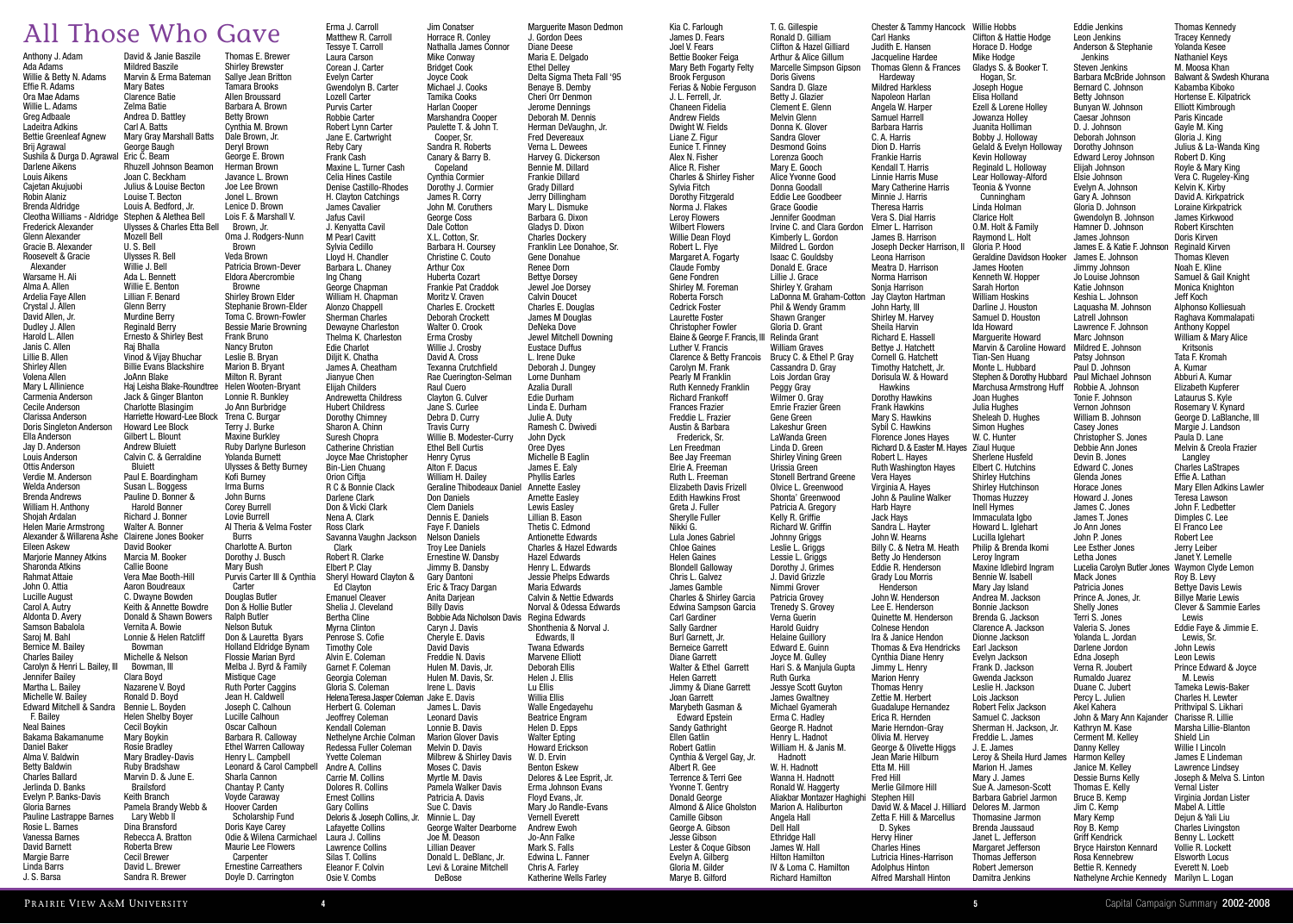#### Mattie L. Scott Londow Janet M. Long Mary Gail Long Daryl A. Lott Willie C. Lott Kyser R. Love Lydia Love Joyce M. Lovelady Doris J. Lowe Carolyn Lucas Cheng-tien Luke James L. Lundford Sandra K. Lusk Milton Lynn Dallan Maas Nova Maddox David Maddux Elnoria Madkin Charles Chukwuma Madu Allen A. Malone Anita Malone Dwight Malone John Malvern Michael A. Maness Jewellean Mangaroo Chandra Mansfield Willia Marion James Markham Jasmine Marsh Barbara M. Marshall Hattie V. Marshall Sanders Marshall Edward W. & Pearl S. Martin Elizabeth Martin Ernest V. Martin Ida P. Martin Queen Ester Martin Edward Mason L. U. Mason Mildred Lewis Mason Beverly H. Mathis Jay Mathis Joan Mathis Virendra S. Mathur Rosie Lee Matlock Paul & Barbara Matthews Tracie Matthews Damon H. Mattox John L. Maxwell Marlin Dean Maxwell Clinnon Mayberry Jacqueline Maynard Marilyn Maynard Daisy J. Mays Leo C. McAfee Mildred McAfee Wanda J. McAfee Ramona C. McCain Billy G. McCalla Kendra L. McCartney Laura McClaister Charles F. McClelland Kathryn Smith McClellan Walter D. & Flowers V. **McClennan** Nathaniel & Annette McClinton Elizabeth McCombs Wilbur E. McConico Robert & Nerisa McConnell Gertrude McCowan Edward McCoy Larry P. McCuin Cynthia D. McDade Lillian Riptoe McDade Annis E. McDaniel Brenda J. McDaniel Demetrius McDaniel Gabrielle McDonald Daniel McDowell Robert Earl McGee Gertie E. McGill Evelyn J. McGinty Billy McGowan Ernest & Jewell McGowen Rose Mary McGowan A. Hawkins & B. McGowen-Hawkins Aquila & A. Sarah White **McGrew** Lee A. & Virginia P. McGriggs Rastus & Hattie Moreland Garland McIlveen, Jr. Leslie McKay Carolyn McKee Bryan & Deirdre McKinley Fred & Doris McKinney Gloria J. McKinney Mike & Lou Ann McKinney Errol & Ernestine McLaughlin Vivian L. McMillan Clyde McMorris John McMullin Wynetta McMullin Phatima McNary Loris G. McNeel Clyde McQueen William McQueen James & Ardath McQuirter Sheri McShan Robert D. McTeer Velva J. McWhinney George & Adell Meador Iva Meador Evelyn Scott Meeks M. Paul & Sudesh Mehta Padmakant Mehta Samita Mehta Alex & Brenda Meloncon Allen F. Melonson Charles Melton Koecadee Melton Rubye B. Melton Paulina Mensah Jessie Alexander Mercer Vanda K. Meshack Tyra Metoyer Samuel & Bettye K. Metters Dimitar P. Michev Rhbinell Middlebrooks Howard & Doris Middleton Janita F. Middleton William Middleton Wallace W. Migura Demitra Miles Betty Lockett Miller Billy G. Miller Constance Miller Harold Miller Lloyd R. Miller Bobbie Howard Milton Joyce Ann Mims Tiffani Mims Mattie L. Minor Wanda M. Minter Hannah Mira Benard Mitchell Betty C. Mitchell James & Vickie Mitchell Janice Mitchell Joe Clyde & Myrtis Mitchell Joyce Marie Williams **Mitchell** Marvin D. Mitchell Michael J. Mitchell Bobby J. Mixon Christa M. Molloy Tyrone Moncriffe Monica Monk William M. Monmouth Samuel Montgomery Bessie & Paul Moody, Jr. Lois Moon Carl E. & Vera M. Moore Cecelia M. A. Phillip Moore Juanita M. Odom Jerrell Moore Jessye H. & Leo Moore, Jr. Leroy G. Moore Preston & Marion Moore Myrtle Moore Trina Moore Adela Mora-Gutierrez Hattie W. Moreland Willie & Betty Moreland Fletcher Morgan, Jr. Larry B. Morgan Thelma Morgan Willa N. Morgan Lynn & Gladys Morris Booker & Myrtris Morris Rance Morris Sheila L. Morris Faye H. Morrison George E. Morrison Curtis Morrissette Delmas F. Morton G. H. Morton David Cottrel Mosby Gloria J. Mosby Kathleen J. Mosby Earl L. Moseley, Sr. Carl Moses Gloria Moses Grady H. Moshay Allison Moskal James C. Mosley LaVaughn C. Mosley, III Cedric Muhammad Vincent Mullins Debra Murray Laura M. Murray Sarhan Musa Benjamin & Bernadette B. Muse Charles Muse Eugenia M. Muse Melvin L. Myers Doris E. Myles Pace Barbara B. Napper Amparo Navarrete Blynthia Naylor-Wilson Darlington Ndubuike Vivian Neal-Clark Leon and Maggie Nealy Lynn G. Neathery Cory B. Neblett Sasha Neita Lois J. Neloms Myeisha Nelson Patricia A. Robbins Beatty Nelson Pauline P. Nelson Toni Lynn Nelson Valerie K. Nelson Rhonda & Frederick Newhouse Earl S. Newsome Mack & Ella Harkless Newsome Katherine B. Newsome Gary R. Newton Verna Brown Nezart & P. H. Nezart Joyce Nigh Susan Nnaji Carolyn J. Nobles Elizabeth Noel Omar M. Norman Mitchell Normand Joanna Norris Natalie G. Norris Thomas W. Northcutt James Northern Barry Norwood Alice & Erle Nye Francis Ofili

Jim & Dorothy Smith Nelson Sandra Peterson Aderemi Oki J. D. Oliver Gwendolyn Ollie Lyndon L. Olson Bill E. Orman Tanya Orman Wallace G. Osborne Godson & Bernadette Osuji Terae Oubre **Alice Outley** Latoya Outley Johnanna Overstreet Barbara A. Owens E. R. Owens Hattie B. Owens Julia Owens Maurice Owens Patricia McAfee Owens Thomas J. Owens Pamela Owens-Freeman Joseph Page Dawn Paige Isaac & Carolyn Palmer Jessie E. Blackwell-Palmer Girish Pandya Diana Paris Grady Marie Paris Olevia Parish Dorothy Parker Douglas Parker Janice Shelton Parker Julius Parker, Jr. William Parker Alfred L. Parks Naveen Patni Cornelia Patrick Audrey Pearsall Mark Pearson Fred & Doris Peavy Willie & Shyrl Peek Wilbert & Etta Pegues Johnny Pelton Johnson E. Pennywell Audrey Peoples Willie Peppers Gloria Dimas Perez Gabriel Perkins Anita J. Perry B. J. Perry John Perry Richard Perry Roy G. Perry Oswell Person Freddie Pete Brenda Peters Odelia Peters Catherine Petit Homer & Ada Petitt Jewel D. Pettus Sweetie Petty Avis Phillips Ginger Phillips Thoymmee S. Phillips Valeria J. Phillips Verna P. Phillips Edward O. Pierce Eddie Lee Pierre Nonetta M. Pierre Percy A Pierre Thelma L. Pierre Laura Wickliff Pinkney Albert Pirtle Stanley & Teresa Pirtle Joe A. Pittman Alfred N. Poindexter Bruce A. Poindexter Jeannette Poindexter James & Jimmie P. Poindexter Portia Poindexter Yvette M. Poindexter Betti P. Poindexter-Blackshear Clayborne L. Polk Gerald C. Polk

Kenneth Porter Tyrone Porter Hattie Posey Lawrence E. Posner Doris M. & William R. Powell Steve R. Powell Alexander Pratt James & Jewel Prestage Deloris Price Elizabeth B. Price John Price Nyanza R. Price Deloris & Robert E. Price, Sr. Miley Pulliam Nellye Joyce Punch Delmareese Quaite Munir & Tasmina Quddus Sheri S. & James Campbell Quick Larry Raab Ramalingham Radhakrisnan Ada Raglin Carolyn Ragston Khandaker M.A. Rahman Bonnie Raitt Owen Ralston Berdine C. Reese-Randle Sheila H. Randle Theodore C. Randle Michelle R. Randon Steve A. Ransom Anasuya and R. N. S. Rao Thelma Rasmus Cissie M. Rauch Clarence & Elaine Ravnell Arthur Rawls Charles E. Ray Gwendolyn J. Reed Kathryn & Ollie Reed Shirley M. Reed Zelma B. Reed Jeanne Gardner Reems Charlie F. Reeves Dorothy Reeves Raymond Reeves Irene J. Reid Gary & Vivian Renfro Paul E. Renner Juanito C. Reyes Rosemary P. Reynolds Dwight Rhodes Freddie Mae Burnette Sherelle Rhodes Eva Derry Richards Eva G. Richards Freddie Richards Clarence Richardson Curtis & Olevia Richardson Frances S. Richardson Lee Van Richardson Leon & Juanita Richardson, Jr. Gerald Rideaux Jesse Rider Bettye H. Riley Eric Risch Lauren Risher Donald A. Ritchie Edward Rizk Thomas & Elizabeth Roan Johnnie Brisco Roberson Alvin E. Roberts Billy G. Roberts Lee L. Roberts Laconya Robertson Arlene Robinson Arthur Robinson Bobbie Robinson Mildred Robinson Winnie M. Robinson Thomas C. & Hazel B. Rockeymoore H. Elaine Rodney Bertha Alicia Rodriguez Victoria Rodriguez Ruper O. Roett, Jr. JoAnne L. Rogers Lonia E. Rogers Olsen & Wendell Rogers Mia Romar Connie Rosborough Alice M. Rose D. T. Rose Gloria M. Rose James J. Rose Istria I. Ross Mary U. Ross Dorothy Ross-Grimes Ritchie Routt Caesar A. Roy Darrell Rushing Alice G. Russell Virgil Lucinda Russell Paul L. Rutledge Ikhlas Sabouni Matthew Sadiku Anna Marie Sallee Ortha L. Wade Samples Tobortha McDowell-Samples Sue M. Sampleton Samuel S. Sampson, Jr. Willie E. Samuel Lorena Sanchez Nathan Sanders Paula G. Sandles Tracy Santellana Reginald & Dorothy Sapenter Nripendra N. Sarker Joe D. Sasser James & Delores Sauls James H. Sauls Argelia G. Savory Ella B. Sayles Ila J. Schauer Virginia Schild Samuel T. Scott Suzanne Scott Tracy Gilchrist Scott Alice F. Gooden Seals Vernice Seastrunk Raj Sehgal Louise Self Ruthy Sellers Stefanie Semper Ronald Server Georgette Session Ortha Bell Sessions Raj Sethi Claude Shafer Elaine Shafer Safwat Shakir Robit Sharma Talmadge Sharpe Charles Edward Sheffield Marcia C. & Nathaniel Shelton, Jr. Arvie N. Shepherd Audrey Shepherd Jesse Shepherd Esther E. Sherman Ryan Shiang Wilbert Shields, Jr. Timmie N. Shorter Betty J. Sibley Sandy Siegmund Patricia L. Sigee C. B. Simmons Rick & Quinelle Simmons Stanford Simmons Agnes Simon Deborah Simon Sabrina Simon Princella Simond Y. C. Simpson Herbert L. Sims Jason Sims Balbir Singh Eric L. & Gena L. Singleton Willie Singleton Carolin Sinkfield  $\text{Al}$  Those Who Gave Aderemi Oki Mison (annie M. Wisson Wictoria Rodriguez Super O. Roett, Jr. 2001) annel D. Sippion Alderus Alderus J. Stewart Stevenson Maxine J. Porter-Thomas Marion Waller Rathel Whittaker Annie M.

Al Price

Rhodes

George & Albertha Sinkler Juanel D. Sippio Jeff Skarda & Penny Cerling Delarious Stewart Don & Pamela Skinner Tamara A. Smart Brynette Ann Smith Carol Joy Andrews Smith Cedrick Smith Charles E. Smith Earl B. Smith Ebony N. Smith Forest Dent Smith Gail F. Smith Hubert D. Smith Isaac L. Smith Jana B. Smith Kevin & Allison Smith LaRue McAfee Smith Levester L. Smith Lewis A. Smith Lyda R. Smith Martha Smith Mary E. Smith Joe & Opal Johnson-Smith Patricia Smith Paulette Everett Smith Ronnie D. Smith Roy A. & Thelma H. Smith Rudolph C. Smith Ruth M. Smith Sam Irvin Smith Seab Smith Velma Smith Vivian L. Smith Sametrius Smith-Wells Cheryle D. Snead-Greene George R. Snoddy Billy K. Soloman Abida Solomon Larry Solomon Patricia L. Solomon Samuel L. & Bertha D. Solomon Adrian Sorrell Ann Sorsby Donald Sowell Michael Sowell Ellen Rose Gardner Soyombo Hayward Sparks Beverly Spears Velma Spears-Penn Debra Speight Sean Spikes Sprott Family Foundation Horace St. Julian Irma Jean & Edgar Stafford Artemesia Stanberry Rebecca L. Standlee Cammie L. & George Standley, Jr. Victor G. Stanley Willie Stanley Geneva D. Statin Cassandra Steele Charlotte D. Stephens Rayford V. Stephens Richard & Diane Steptoe Angela Y. Sterling Sharon R. Stevenson Alderus J. Stewart Denise S. Stewart James Stewart Joan Faye Stewart Major J. Stewart Janice L. Stickney Michael W. Stinnett William & Dahl Storms Debbie Strasmick Lisa M. Stribling Cecil L. Strickland, Sr. Claudia Strickland Lary L. Strickland Carol L. Strong Charlene Stubblefield Mary Ann Stubblefield Sonja Stueart-Davis Phillip Stukes Vernell Sturns Ejim Sule Habiba Suleman August N. Swain Michael Swain Charles B. Swindell Alvin Sykes Marnesba T. Tackett Clarence & Carolyn Talley Windsor Tanner Ona Tate Theresa N. Tate Charles Tatum Cecilia McAfee Taylor Cornelius & Michelle Taylor-Chinn Oscar & Denise Taylor Sadie Robinson Taylor Vera Forteson Taylor Josie Haller Teal Craig Teller Mary Tempton Cynthia Tennison Carol Terry Dorothy Elizabeth Terry John F. Terry Walter F. Terry George Thacker Betty J. Thomas Bobby Thomas Carrol Thomas Claudia Thomas Cleo Woodard Thomas Dennis E. Thomas Earline Thomas Edna Thomas Elizabeth Thomas Esther R. Thomas Flora D. Thomas George E. Thomas Georgia N. Thomas Georgiana Thomas Herbert R. Thomas Marco Thomas Maxine Thomas Micheaux Thomas Milton Thomas Minnie Thomas Sandra Thomas

#### Maxine J. Porter-Thomas Sam & E. Joahanne Smith Barbara Ann Thompson Betty Thompson Diane A. Thompson Gloria Marie Thompson Hubert M. Thompson Ida Gamble Thompson Marine Thompson Mary Thompson Evelyn E. Thornton Phyllis Darden-Caldwell Tidwell Ada Till Danielle Tillman Edward E. Tillman Eleanor Tinsley Patricia & Leroy Tisby Donnie R. Tisdell Mary Ann Toles Charlie Tolliver Shirley R. Tolliver Georgia M. Tompkins Myrtle B. Tompkins James & Norma **Thompkins** Sheree Tompkins Gloria D. Massie Toran Angelica Torres Lorenzo Tramble Lorenzo L. & March M. Tramble Ynolia T. Tramble Vi Tran Willie & Sarah Trotty Clarence Lee Turner Juanita O. Turner Leon P. Turner Phillis M. Turner Robert R. Turnin Bertha Upshaw M. Emelda Valadez Lucinda Vanduren Jerry & Carmelita Vaughn Ruth E. Vaughn George Vaults Betty Veazie Anna Loraine Vienn Damian K. Viltz Clifton F. Vincent Irma Vinton Satya Vohra Damir Vrcek Alfred Wade Sarah Wakefield Barbara Walker Bonnie Walker Buddy Walker Dianne H. Walker J. Walker James S. & Edna G. Walker Robert & Lavada Walker Sherilyn Walker Tamika R. Walker Johnnie Walker-Staggs Clara Wallace Michele Wallace William L. Wallace

Camella Richardson Walker James A. & Barbara A. White Robert E. Williams Marion Waller Leslie Phillips Walters Leslie Walters Ira Walton Johnnie Walton Elaine A. Ward Nathaniel R. Wardell Thomas W. Warren Damian Washington Fred E. Washington Gus J. Washington **Ruth Washington** Shadia Washington Willie L. & Margaret M. **Waters** Halcyon Watkins Joyce Gooden Watkins Aaron C. Watson Kimberly Williams-Watson Larry and Cathy Watson Murray Watson Nanine Watson Billy Joe & Theresa Bullard Watts Lindsey Weatherspoon Ella C. Weaver Eric Webb Archie Webbe H. Eunell Sadberry Martin **Webster** Renwick Webster Waymon Webster Carolyn Wedeking Donna Weldon Cameron S. Wells, Jr. Elmary Wells Gay Wells Mary Braggs Wells Sharon Wells Jo Welter Clemon H. Wesley E. W. Wesley F. D. Wesley Franklin D. Wesley, Jr. Franklin D. Wesley, Sr. Sheree Franchelle West Tommie M. West Atlas R. Westbrook Barbara M. Weston Johnson K. Wetiba Barbara A. White Brian White Charles H. & Annis White Ed L. White Gloria White Harold G. White Hattie White Jacquelyn M. White James A. White Johnnie White Joyce R. White-Livingston Patricia R. White Raye Lynn Williams-White Wilma Gooden White Kayla Whiteside Milton G. Whiting Waymond Whiting Evelyn Whitley Rathel Whittaker D. A. Whitten Carolyn Carter Whitworth A. M. Wickliff Hank Wiggins, Jr. Carl Wiggins **Elizabeth Winnins** Marilyn P. Wilder Helen J. Wiley Kevin Wilkerson Eardis & Martha Wilkins, Sr. James A. Wilks, II Mary William Ann Ferrell Williams Aubrey Jo Williams Audrey Williams Barbara J. Williams Beatrice Williams Bishop Williams Byron & Moneet Williams Lue Williams & Charles Williams, Sr. Charlie Williams Cindy Williams Darryal A. Williams Deborah L. Williams Debra Williams Delmar Williams Dominick Williams Don K. Williams Earnestine Williams Eddie & Mona Williams Edward L. Williams Ervin Maurice Williams, Sr. George I. Williams Herbert & Anne Williams Inez Williams John H. Williams John R. Williams Jordan Williams Joseph James Williams Krisanthia Williams LaShonda Renee Williams Lora L. Williams Louise Williams Marcus Dan & Jo Lee Williams Marion M. Holmes Williams Mary A. Williams Mia Williams Monica G. Williams Ollie Jewel Shannon Williams Ramona Williams Williams Reva Williams Robbye L. Williams Rosalind Wilson Williams Sam Williams, Jr. Sheila B. Williams Sonya Williams Tommie B. Williams Vincent L. Williams, Sr. Linda W. Williams-Willis Arthur Willis Blanche Miller Willis Gwendolyn M. Wills

Renee R. Williams & Derek Curtis Wilson Daisylyn C. Wilson David Wilson Doris Wilson Jesse Wilson Jimmy L. Wilson Jo Ella Wilson Pamela Wilson Terry A.Wilson & Paula Poindexter Ira L. Wimberly Robert Wimpelberg Dorothy Winn Lee Winslett Zeta Wise Floyd & Sheila Wolf Clarence Wolfe Peyton E. Womack Peter J. Wood Chester A Woodard Gloria Woodard Nicole T. Woods Sanderson A. Woods Theola Woods Oba Woodyard Rosie Woolever Winnie Stokes Wooley George & Douglass G. Woolfolk Earl Wooten Helen Wooten - Bryant John & Helen Wooten Shirley Reed Wrice Clarence & Artiemesie **Wright** Clinton Wright Essie M. Wright George C. Wright Helen Porter Wright Herman Wright Homer Wright John O. Wright Joy Pittman-Wright Norma L. Wright Pearlie M. Wright Raymond J. Wright, Jr. Raymond I. Wright Hoover J. Wright, Sr. & Family Vella Wright Lucius & Christine Wyatt Willie J. Wyatt Feng-Jen Yang Jian Yang Yonggao & Qing Yang Mary E. Dickerson Yates Fangrone Ye Helen Yeh Hsiang Y. Yeh Jessie Yell Carl L. Young Ronald Young Fretitia & Tilda Young

## Donors

**6 7**

- Alumni/Alumni Organizations 28%
- Corporations 27%
- **Foundations 21%**
- Supporters 23%

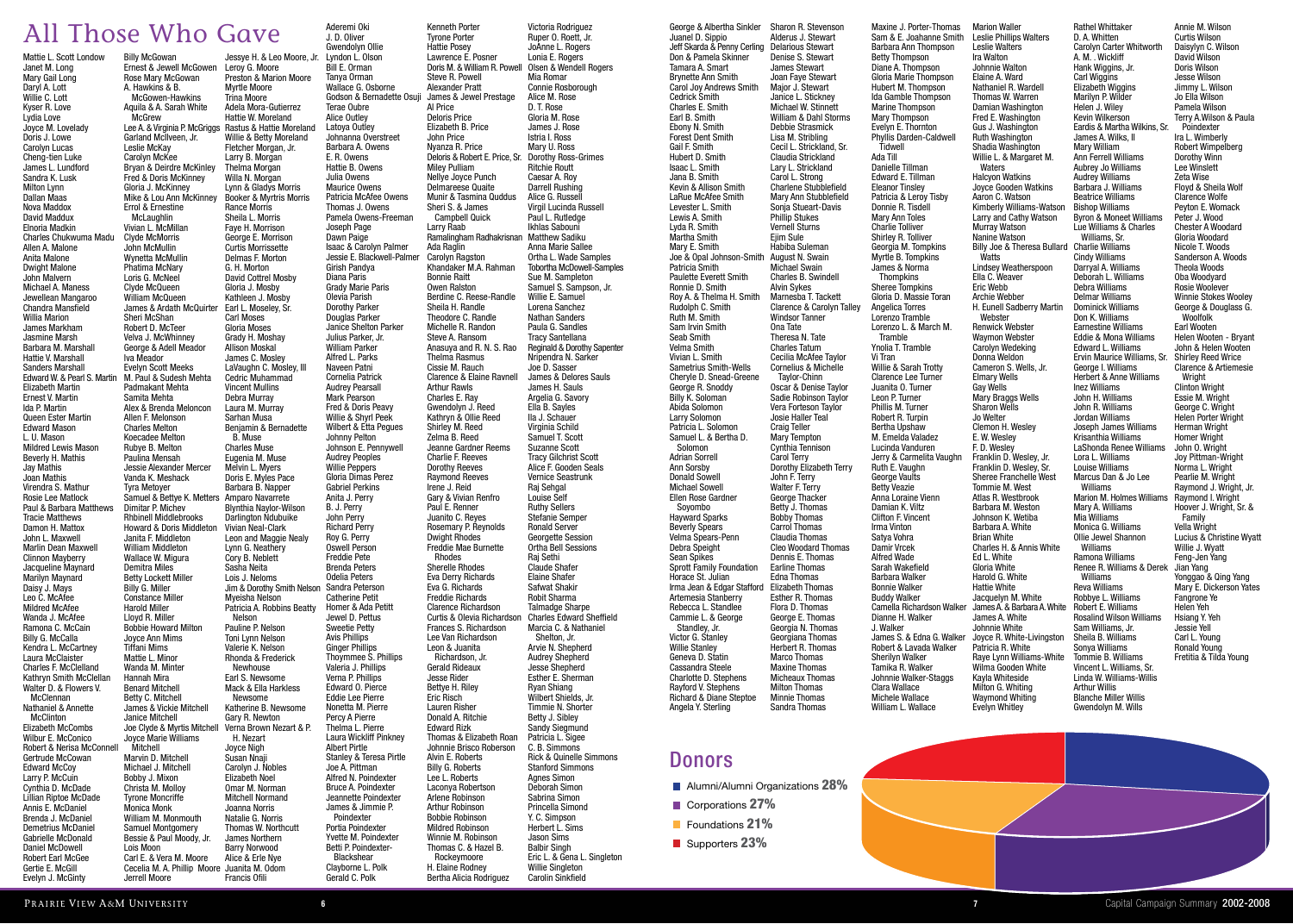# **Corporations**

\$25,000 and up 3M Company Alltech, Inc. American Honda Motor Co., Inc. AMIE Analytical Graphics, Inc. Boeing Company Caterpillar Foundation Chevron Phillips Chemical Co. ChevronTexaco Products Company Cisco Systems, Inc. Citgo **ConocoPhillips** Duke Energy Corporation DuPont Company Exxon Mobil Corporation ExxonMobil Education Foundation The Favrot Fund General Motors Corporation Houston Livestock Show & Rodeo Illinois Tool Works Foundation Kellogg Company L3 Communications Integrated Systems Lockheed Martin Aeronautics Company Mac Oil & Gas International Pepsi-Cola Company Raytheon Company Sandia National Laboratories Shell Oil Company Smile Support, LTD Spectra Energy Foundatoin Sprint Foundation SunGard Collegis Texas Instruments Foundation The Cleveland Foundation

# Foundations

### \$25,000 and up

The Brown Foundation, Inc. Ed Rachal Foundation Greater Texas Foundation Houston Endowment, Inc. Meadows Foundation, Inc. Rollin M. Gerstacker Foundation Sid W. Richardson Foundation Tom Joyner Foundation The Welch Foundation

Hosted by Tom Joyner, the 2006 annual fundraiser and recognition gala generated more than \$620,000 to benefit the campaign.  $\blacktriangledown$ 



# **Endowments** All Those Who Gave

Endowed funds provide a constant source of income over time, which the University can depend on for scholarships, general support and earmark for long-range planning. Unlike other gifts, which are expended for short-term needs, gifts to the endowment are invested and the principal is held in perpetuity. Endowed funds are typically dedicated to particular purposes, consistent with donor desires, such as faculty chairs and professorships, or student endowed scholarships. Throughout the campaign, seventy-seven named endowments were created with a minimum investment of \$5,000. Interest generated from the principal endowment fund is used to create scholarships for PVAMU students.

### Established 2004

Lacy and Carolyn Fryer Endowment George Meador Scholarship Endowment Prairie View Naval ROTC Endowment Raymond E. Carreathers Scholarship Class Of 1962 Endowment Edward W. Martin Scholarship Endowment Rebecca E. Wright Scholarship Endowment Endowed Chair in Nursing Seth L. Green Family Scholarship Endowment Lawerence and Stel M. Lowman College of Nursing Endowment Historcal and Cultural Preservation Endowment Laboratories, Equipment and Technology Endowment Student Support Services Endowment

## Established 2005

Endowed Chair in Education Raymond and Thelma Holt Family Endowment Class of 1954 Endowed Scholarship Raytheon PVAMU Employees Endowment Removing Barriers to Education Endowment Frank T. Hawkins Endowed Scholarship James and Patricia Solomon Scholarship Joseph Scott Endowment Dr. George E. Brown Scholarship Endowment Class of 1955 Endowment Herman Wright Scholarship Endowment Fund Herman and Juanita Garland House Endowment Class of 1970 Endowment Class of 1959 Legacy Endowment

Established 2006 Edward W. Martin Endowed Chair in Biology Johnson Space Center Alumni Chapter Endowment Honarable Craig A. Washington Endowment

Established 2007 Endowed Chair in Business McAfee Scholarship Endowment Illinois Tools Wk. Scholarship Endowment Charles Mose Brown Endowed Scholarship

Class of 1960 Endowment Scholarship Fund Endowed Chair in Architecture Marvin D. and June E. Brailsford Endowment Jones Family Scholarship Endowment Clemmie S. Vincent Endowed Scholarship Nathelyne Archie Kennedy Scholarship Roy and Thelma Smith Scholarship Class of 1957 Scholarship Endowment Ltc. (Ret) Jiles P. Daniels Endowment Clemon H. Wesley Lecture Series Endowment

Lucy Sterling Boone Memorial Endowment Lucina E. Thompson Memorial Scholarship Greggs - Allen Morris Endowment

### Established 2008

Paul Mathews Lecture Endowment Lee C. Phillip Building Endowment Fund Western Area Links Endwoment Fund Class of 1958 Scholarship Endowment George R. Hadnot Engineering Endowment Evelyn E. Thornton Endowment George Anderson Roberts Endowment Bill Orman Graduate Fellowship Endowment Barbara J. Hoffman Memorial Endowment Samuel Butler Family Endowment Twana Edwards Endowment Fund Henri L. Bailey Endowment Endowed Chair in Juvenile Justice Dr. Thomas & Margaret Fogarty Endowment Wesley and Marie Ratcliff Endowment Cpt. Leroy Thomas Jr. Endowment J.R. Phillips Endowment Vivian L. Jefferson Memorial Endowment Beaumont PVAMU Alumni Endowment Fund Class of 1961 Legacy Endowment Accenture Lecture Series Endowment Dr. O. M. Holt Memorial Endowment Fund Lorenzo L. Tramble Endowment Class of 1964 Endowment Hattie Olivette Jackson Higgs Scholarship Sprott Family Foundation Scholarship Fund Class of 1999 and Friends Scholarship Fund Earl Wooten Engineering Scholarship Ernest and Jonnie Martin Endowment PV Nurses Alumni Association Endowment



# Acknowledgments

#### Office of Research and Development

**Willie F. Trotty,** Vice President for Research and Development **Nelson Bowman, III,** Director of Development **Hortense E. Kilpatrick,** Director of Alumni Relations **Maria Delgado,** Grant Writer **Norval J. Edwards,** Prospect Researcher **Bernadette Muse,** Administrative Assistant **Sue Sampleton,** Coordinator, Gift Processor **Pauline Hayes-Walker,** Administrative Secretary **Edie Charlot,** Specialist, Alumni Affairs

#### Office of Student Affairs and Institutional Relations

**Lauretta F. Byars,** Vice President for Student Affairs and Instutional Relations **Sheleah D. Hughes,** Director of Public Relations **Bryce Hairston Kennard,** Public Relations Specialist

Designer: **Molly Murphy** of Blank Canvas Graphic Design, www.blankcanvasportfolio.com

Photo Credits: **Bryce Hairston Kennard, Gitonga M'Mbijjewe** and members of the faculty, staff and student body

# Gift Size

■ 3,827 Gifts under \$4,999 totalling \$1,084,505

- 213 Gifts \$5,000 to \$49,999 totalling \$670,540
- 50 Gifts \$50,000 to \$999,999 totalling \$5,720,506
- $\blacksquare$  5 Gifts over \$1 million totalling  $$8,872,145$

### The first PVAMU Scholarship gala held in April 2005, recognized the contributions of alumnus Whitlowe R. Green and the University's past presidents. All of the event's proceeds supported the capital campaign. (left to right) **Percy A. Pierre,** 1983-1989 **Alvin I. Thomas,** 1966-1982 **George C. Wright,** 2003-Present **Charles A. Hines,** 1994-2002 **Julius W. Becton, Jr.** 1989-1994

**George C. Wright** President

**E. Joahanne Thomas-Smith** Provost and Senior Vice President for Academic Affairs

**Willie F. Trotty** Vice President for Research and Development

**Lauretta F. Byars**  Vice President for Student Affairs and Institutional Relations

**Mary Lee Hodge**  Vice President for Business Affairs

**Fred E. Washington**  Vice President for Administration and Auxiliary Services

**Betty N. Adams**  Dean, College of Nursing

**Kendall T. Harris** Dean, Roy G. Perry College of Engineering

**Danny R. Kelley**  Dean, Marvin D. and June Samuel Brailsford College of Arts and Sciences

**Lucian Yates, III**  Dean, Whitlowe R. Green College of Education

**Freddie Richards**  Dean, College of Agriculture and Human Sciences

**Munir Quddus**  Dean, College of Business

**H. Elaine Rodney**  Dean, College of Juvenile Justice and Psychology

**Ikhlas Sabouni** Dean, School of Architecture

**William H. Parker**  Dean, Graduate School